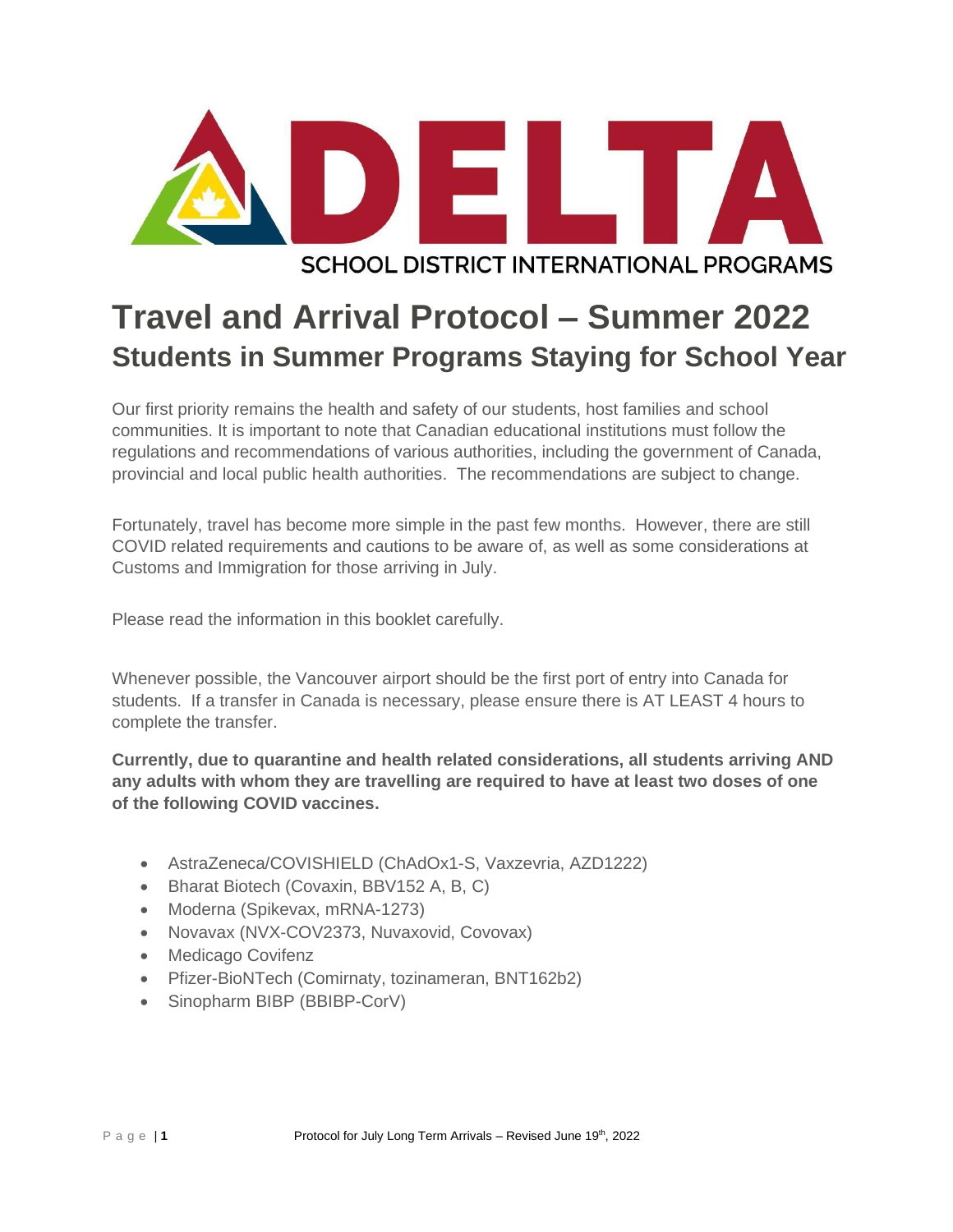- Sinovac (CoronaVac, PiCoVacc)
- or a single dose of the Johnson & Johnson (Janssen) vaccine

Currently, other vaccines are not acceptable. It is also not accepted to have one dose of the vaccine and proof of recovery.

Full vaccination must be complete at least 14 days prior to entering Canada and can be from a combination of accepted vaccines (e.g. first dose Pfizer, second dose Moderna).

Provided other conditions are met, travellers who have received these vaccines are exempt from departure testing and quarantine.

The Government of Canada has TEMPORARILY suspended random arrival testing of vaccinated individuals until June 30<sup>th</sup>, 2022. Random testing upon arrival MAY be reinstituted at the beginning of July.

Please also go to the official website that explains the process for vaccinated travelers to enter Canada. It is important to be familiar not just with the information in this package but current official instructions at the time of your travel.

[Current Travel Information from the Government of Canada](https://travel.gc.ca/travel-covid/travel-restrictions/covid-vaccinated-travellers-entering-canada#pre-entry-testing)

Please note that in not following these protocols, students may be denied entry into the country, or may be dismissed from the program with no refund. Government authorities may also fine students for non-compliance in certain situations.

**For Action – Please make sure you fill out the form at the back of the package and return it to [skang@GoDelta.ca](mailto:skang@GoDelta.ca) by June 30th , 2022.**

**Students should download What's App to their phones and other devices either before arriving or immediately upon arrival for communication purposes. Secondary students will receive instructions on how to log into their Delta Learns account and are expected to check emails frequently through their time here in Delta.**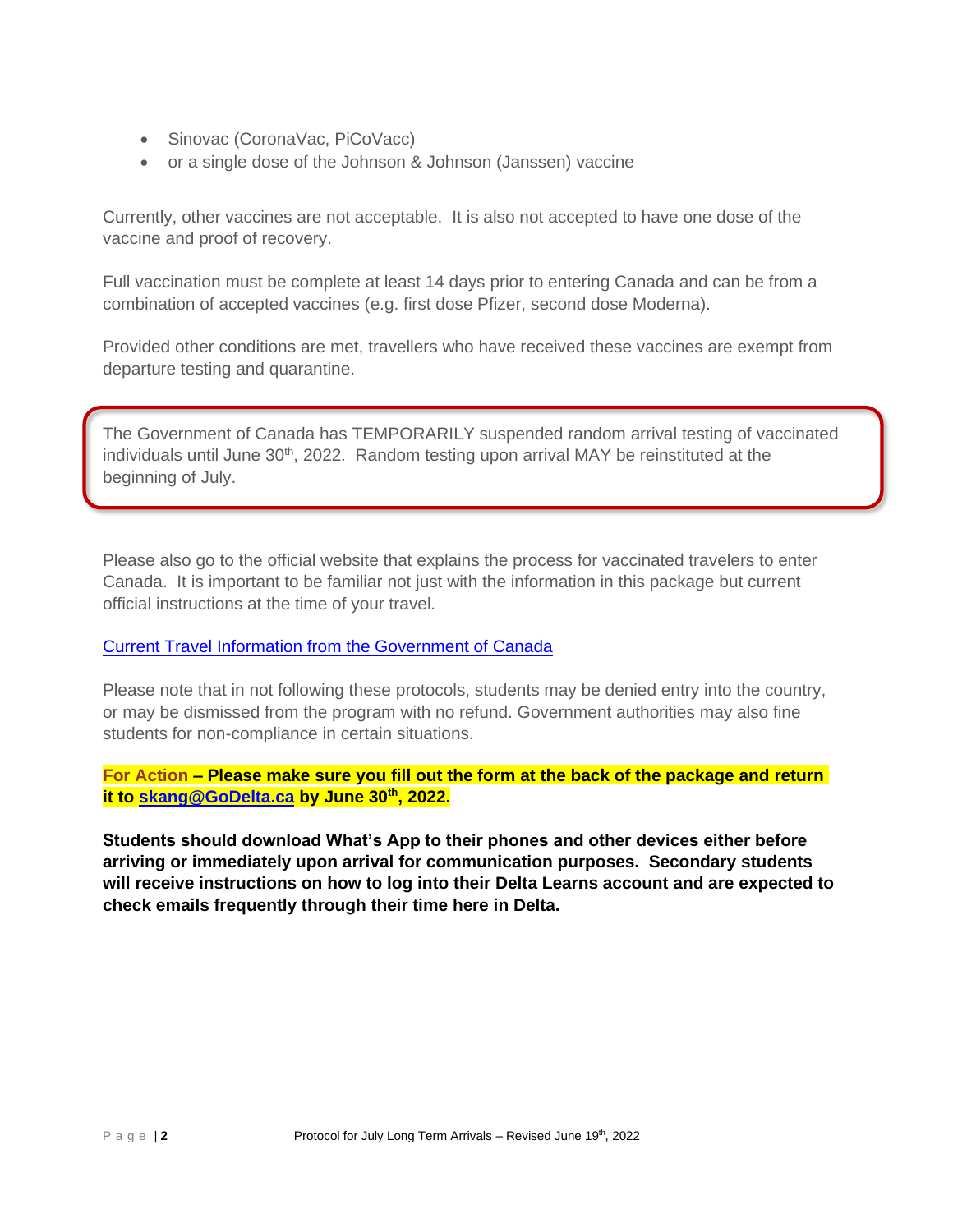# Pre-Departure

### **Communication and Relationship Building Between Homestay and Natural Families (if staying in Homestay)**

- Have a Zoom or Skype meeting to get to know one another
- Share how you have been living during the COVID-19 experience and the precautions being taken, as well as your hopes moving forward
- Exchange emails and cell phone numbers and program into phones
- Confirm arrival and airport pick-up plans
- Build relationships and trust between the families
- **Please download What's App before you arrive and ask your host family to do the same.**

### **Consider Pre-Purchasing a Canadian cell phone plan and SIM card**

- all high school students are required to have a Canadian cell phone number for safety reasons
- One option is to get a Canadian cell number and plan before you come to Canada. A SIM card can be delivered to your home!
- <https://try.gophonebox.com/newarrivals/>
- The other option is that homestays will take the student and help them with this shortly after arrival

#### **Keeping Health Risks Low**

- In the lead-up to your departure, keep your social circles minimal, wear a mask, do not go to any large parties or events, etc. We want you to be COVID free when you travel, and be able to travel as planned and scheduled.

#### **Medical Check / Testing**

- There is currently no pre-departure testing required for fully vaccinated travellers

### **Proof of COVID Vaccination**

- You must bring with you **official** proof of vaccination that shows the following information
	- o Your name and date of birth
	- o Details of your first dose (date, country and vaccine name)
	- o Details of you second dose (date, country and vaccine name)
	- o This document must be in English or French or be translated by a certified translator and stamped accordingly with their credentials
- We recommend that you have BOTH a digital and paper copy. You must have these copies with you throughout your stay here in Canada
- Once here, we will also help you get your Canada Proof of Vaccination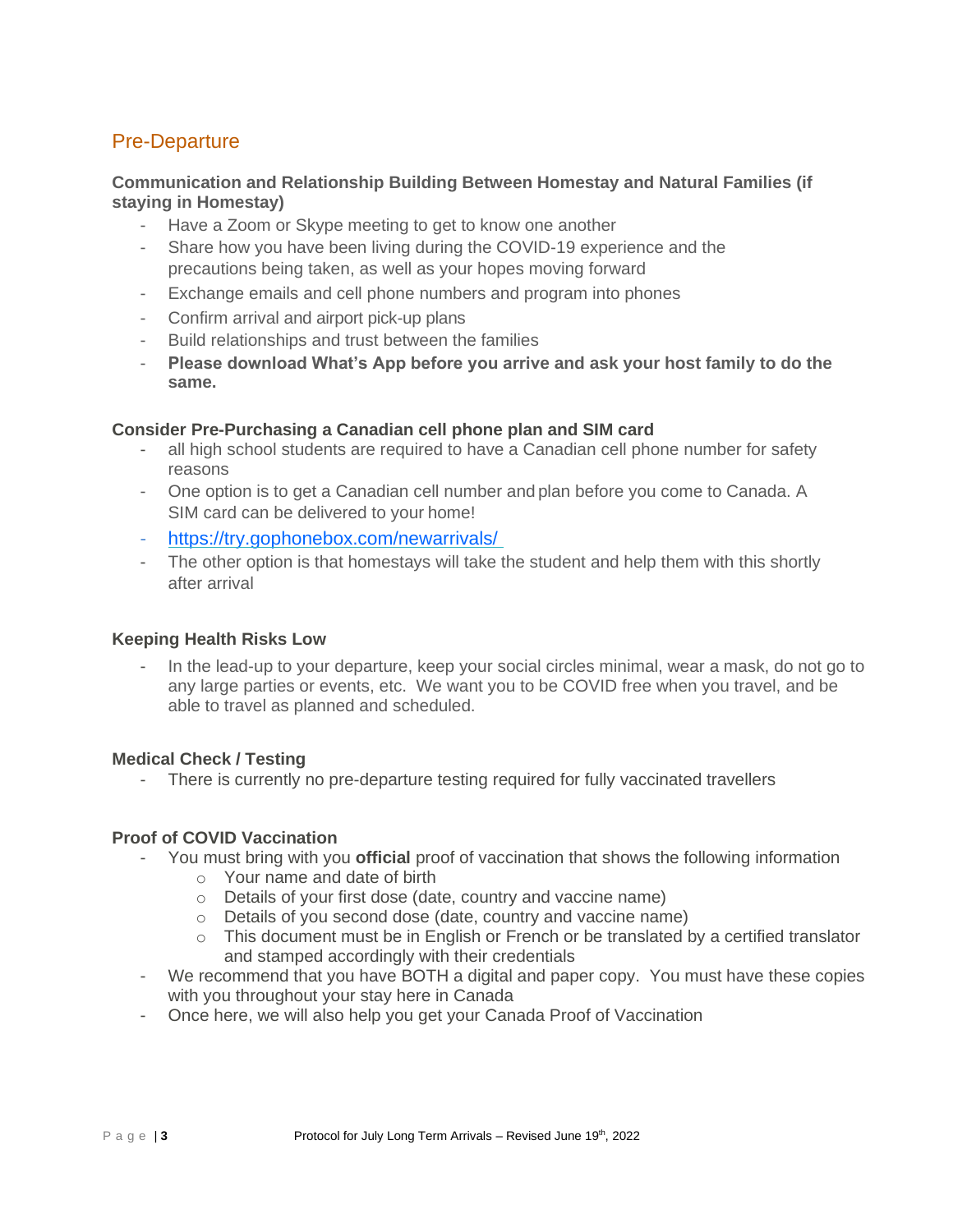# **Completing Arrival Plans**

- Download and complete the ArriveCAN App (available for IPhone and Android).
	- You must fill in this APP before departing. However, do not download and complete the app more than 72 hours before departure.
	- You will need to upload your vaccination records to the app
- Please also make sure you have handy your Homestay address and contact information
- Please follow these directions in filling out the ArriveCAN App [click HERE!](https://www.godelta.ca/files/3581__ArriveCAN_App_v2.29.9_Student_Travel_Guide.pdf)

Failure to correctly fill in the app or upload documents according to the instructions MAY mean that you will have to quarantine.

If you have had a third dose of a COVID vaccine, please also bring that information with you.

### **Pre-Register for your Arrival COVID Test (REALLY IMPORTANT)**

- Expect that you will be asked to have a COVID test upon arrival (unless you have recently recovered from COVID and have the proper documentation to prove this)
- [Pre-register for your Arrival test HERE](https://www.lifelabs.com/flyclear/onarrival/?myProvince=bc)
- Your arrival COVID test will be issued at your first entry point in Canada, so book appropriately
- Please use the same email address as on your ArriveCAN app
- There is no charge for this test
- If you are not selected for testing at the airport, you can cancel your appointment

# Packing

**All secondary school students need to have a cell phone and a laptop when coming to Canada for the 2021-2022 school year.**

Please bring the following COVID related supplies -

- Masks 30 disposable masks
- One large bottle of quality hand sanitizer
- Box of Nitrile gloves
- Thermometer
- A minimum of 5 COVID tests

**It is important that masks are of good quality and fit properly. If you have some, N95 (FFP2) masks are the best, followed by medical grade masks and then multi-layer cloth masks should they fit properly. Consider double-masking if you do not have N95 masks.**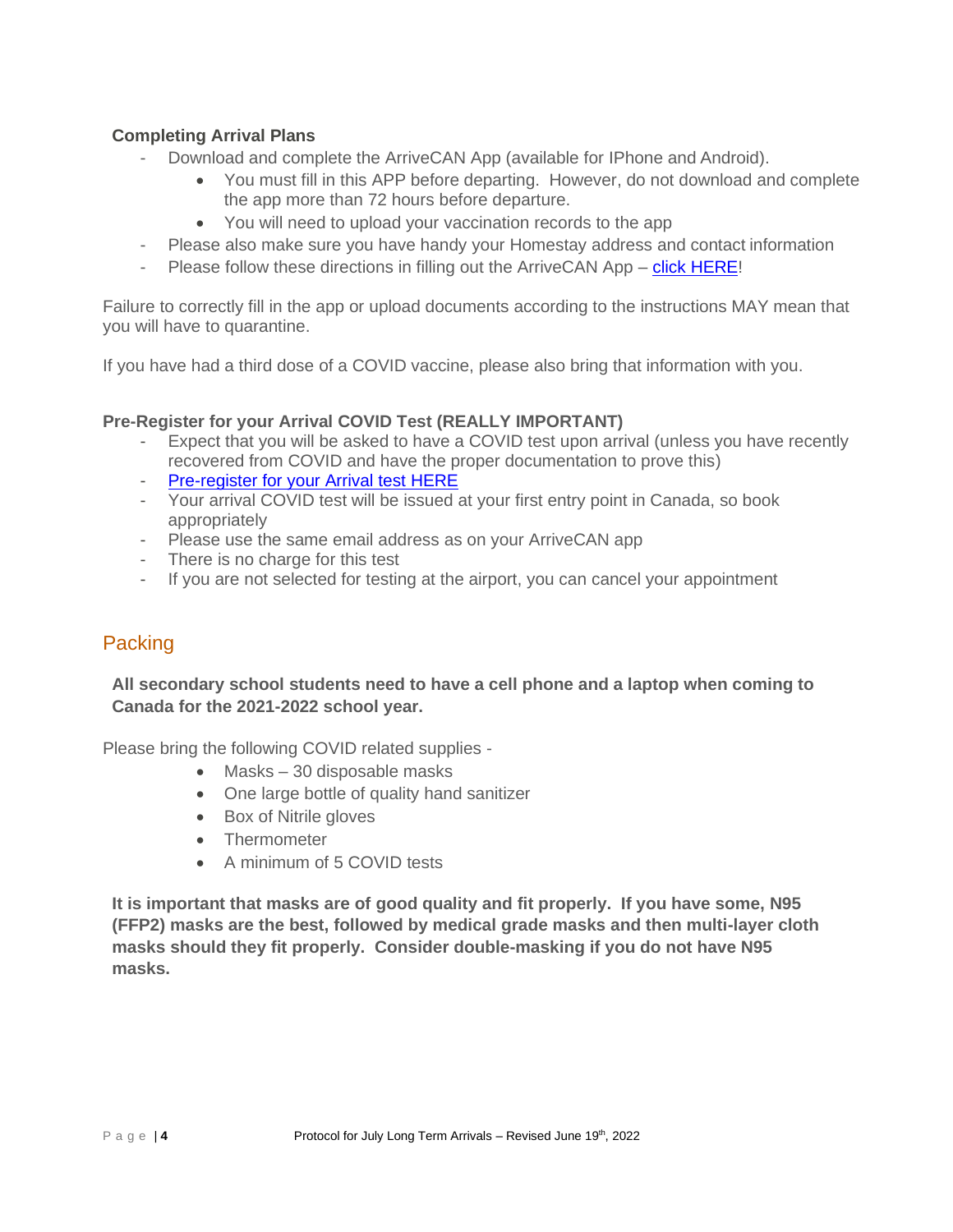# [Tips for Making Sure Masks Fit Properly](https://www.canada.ca/content/dam/phac-aspc/documents/services/publications/diseases-conditions/covid-19-mask-fit-properly/covid-19-mask-fit-properly-en.pdf)

Students should also, in their carry-on luggage, have at least 2 masks, a travel sized bottle of hand-sanitizer (100 milliliters or less) and some disinfecting wipes.

Please also make sure you have the following documents packed in your carry-on luggage in clear folders. Students should make sure they have both paper copies of all documents AND digital back-ups.

- Passport
- Letter of Acceptance
- Custodianship documents
- Study permit or permit confirmation document (Letter of Invitation) if you are staying for more than 5 months
- Homestay profile and contact information
- Pick-Up and Contact information sheet for our staff
- Records of all COVID vaccinations
- Copy of this document, signed by yourself and your parents

Please also bring a change of clothes and travel appropriate snacks.

If you have recently received a new passport, please bring both the old AND new documents with you.

# Airport and Flight

### **Do NOT board your flight if …**

- You have any COVID-19 symptoms, even if they are mild
- Are supposed to be quarantining or isolating
- Have tested positive or had symptoms of COVID in the last 10 days
- Are waiting for the results of a COVID-19 test
- Have recently been in close contact with someone who has or is suspected of having COVID 19

For more travel advice, please click [HERE!](https://travel.gc.ca/travelling/health-safety/travel-health-notices/226)

#### **Wear a Mask**

Wear a good quality, well-fitted mask (or double mask) in the airport at all times. Masks are mandatory on flights as well as in the Vancouver Airport.

### **Wash hands frequently and avoid touching your face**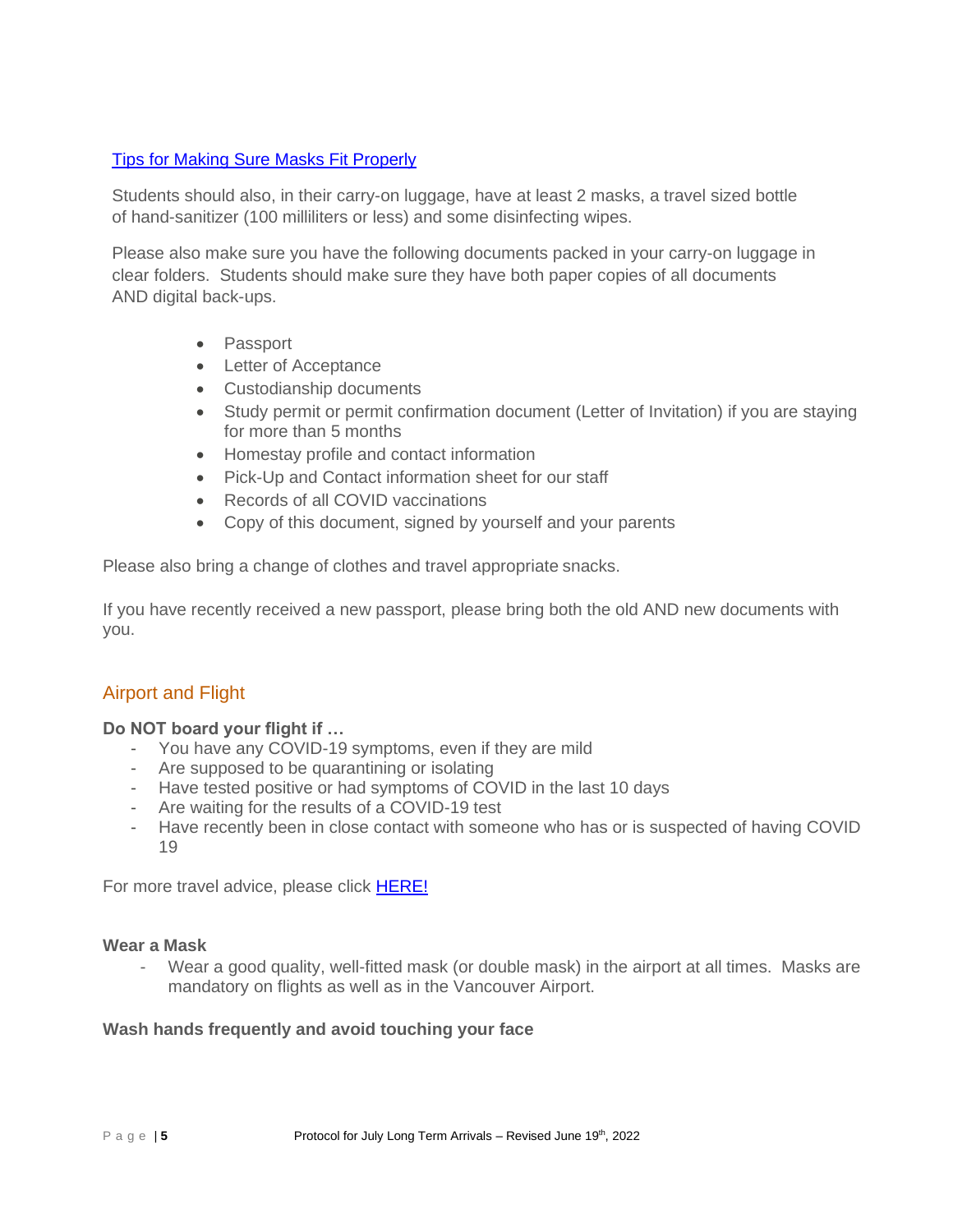### **Practice Physical Distancing**

- Be aware of your surroundings
- Avoid busy areas of the airport
- Avoid unnecessary movement within the airport go to your gate and stay in one place
- If they are open, avoid restaurants and food kiosks

### **Use hand sanitizer when necessary**

- If you are unable to wash your hands regularly at the airport or during your flight, please use hand-sanitizer, especially if you touch anything on the plane and before you eat.

### **Sanitize your personal space and high touch areas**

Before sitting down on the airplane, wipe down your seat area, including armrests, seatbelt buckle, eating tray, touch screens and remote controls, etc. with a good quality disinfecting wipe.

### **Minimize trips to the washroom**

- Of course, use the washroom as needed, but avoid moving around the plane if not necessary. When using the washroom make sure to flush the toilet with the seat down and wash your hands thoroughly afterwards. Avoid opening the door with your bare hand after washing your hands.

### **Touch as few surfaces as possible**

- Keep your hands to yourself.
- Avoid touching surfaces unnecessarily in the airport. When that is unavoidable (checking in, going through security, etc.) wash your hands thoroughly immediately after.

#### **Keep your cell phone charged**

- You will need your cell phone to contact your homestay family or the person who is picking you up when you arrive. Please make sure that it is charged throughout the flight.
- If you are using your phone throughout the flight to watch movies or play games, please wipe it down with a disinfecting wipe frequently.

### **Bring a refillable water bottle with you.**

**If you need help at the Airport go to the Information desk or look for volunteers who can help you.**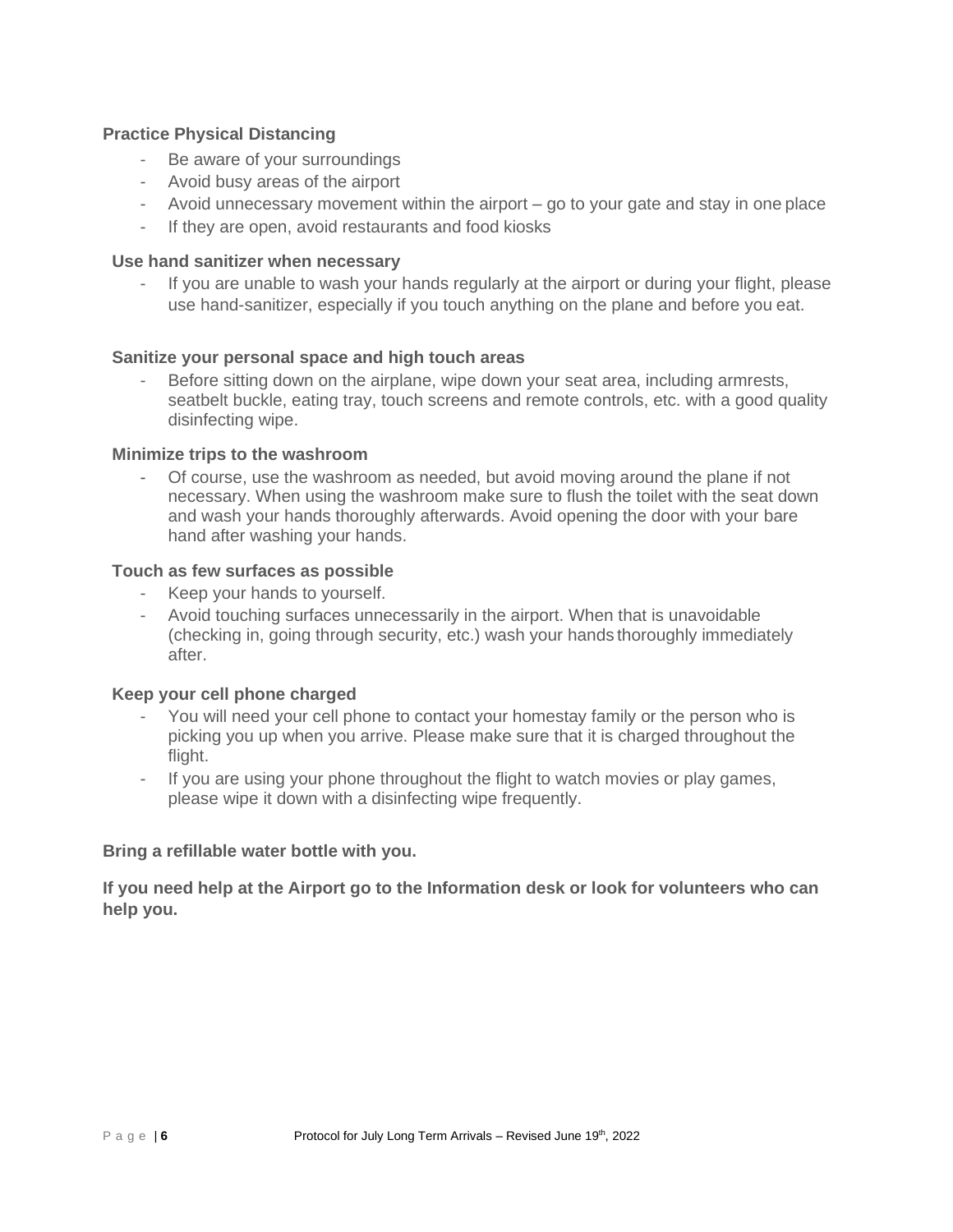# Arrival at Vancouver Airport

Upon arrival in Canada proceed through the airport while maintaining physical distancing (2m away from other people) and wearing a mask.

Have the documents outlined under 'Packing' ready to provide to Canada Border Services. Border Services prefers these documents in paper form. Do have a digital back up, however, just in case.

Students will also be required to undergo a screening by a border services or quarantine officer to assess for COVID symptoms.

### **Wear a fresh mask**

- You should be wearing a mask throughout your flight
- When you arrive, please dispose of that mask, thoroughly wash your hands and put on a new mask. Consider double-masking
- Avoid touching surfaces in the airport, and when you do, immediately wash your hands
- You will keep your mask on until you arrive in your homestay or place where you will be living

### **Text your host family/person who is picking you up**

- Once you have left the plane, immediately text/what's app your homestay to let them know youhave arrived and that you are off the plane
- Text/What's App them again when you have picked up your luggage

### **Be prepared to answer questions from Border Services agents**

- Have print outs or screenshots of your plans and documents
- Have any confirmation numbers
- Know the name and address of your host family (bring your homestay profile)
- Bring any documents provided to you by the school district (including this document)
- Know the name of the person who is picking you up and how you are getting to your homestay or where you are staying
- Be able to show the ArriveCAN App confirmation code on your phone (with your name visible on it)

Canada Border Services will review the documentation of a fully vaccinated student (including what has been entered on the ArriveCAN app) and determine whether the documentation meets the necessary requirements to be exempt from 14 day quarantine.

The Canada Border Services agent will make the final determination. If you are asked to quarantine, please contact our staff immediately.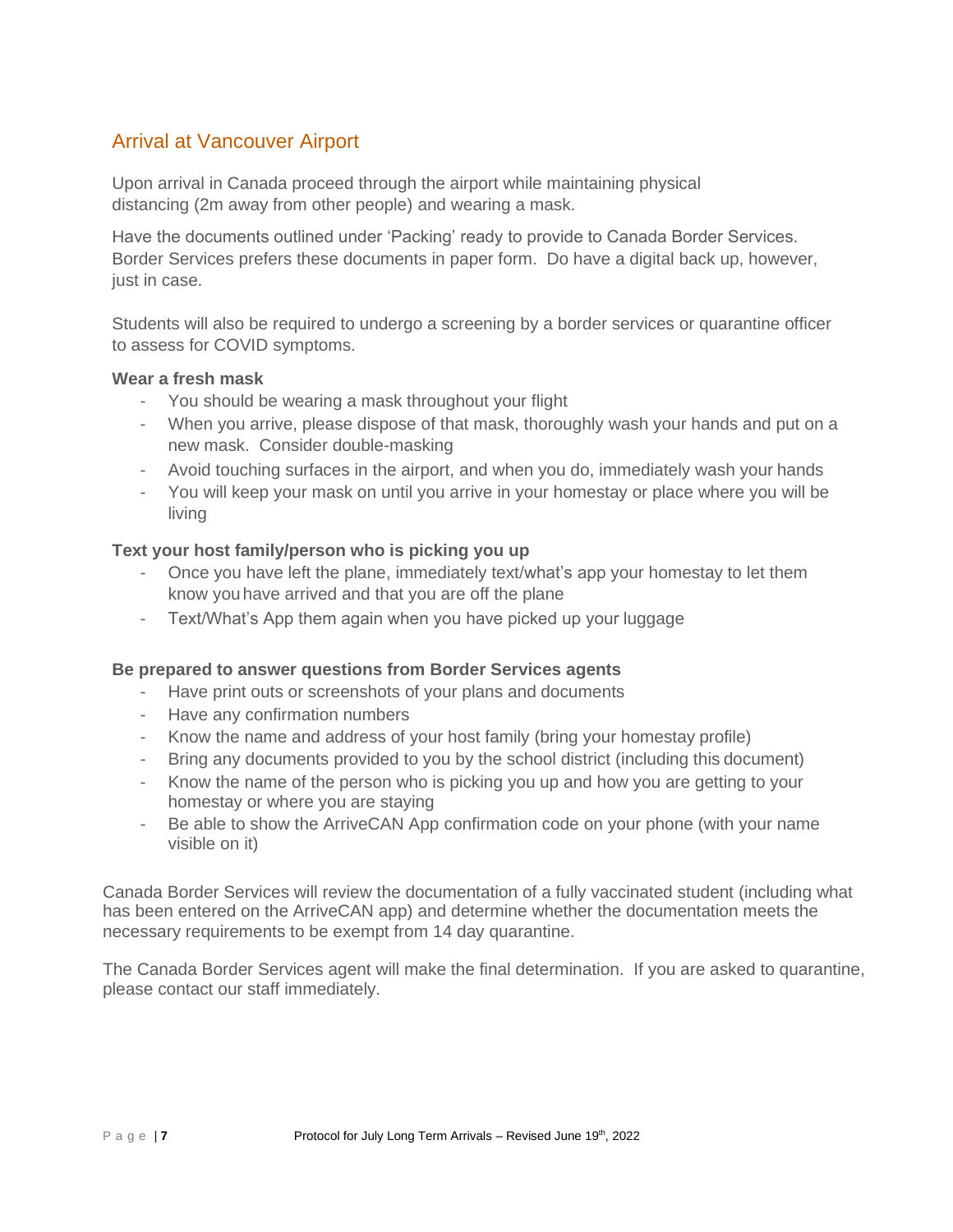## **Proceed through immigration and baggage pick up while maintaining physical distancing**

- Don't rush. Take your time and keep plenty of space between you and others.
- If you are a new student who has a study permit approval letter, **PLEASE MAKE SURE YOU GET YOUR LUGGAGE AND THEN PICK UP YOUR STUDENT PERMIT BEFORE EXITING THE ARRIVALS HALL.**
- Message your host family when you have your luggage and again when you have picked up your Study Permit

### **Take your COVID test**

- You MAY be asked to do a COVID test at the airport. Please book this in advance. If asked, please DO NOT do a take home test. You will be contacted approximately 2-3 days after the test with the results.
- You do not have to isolate waiting for the result (unless you have been told to Quarantine). Simply monitor yourself for symptoms and track where you go and who you are in contact with for 14 days after arrival.
- For those transferring planes within Canada, the test will be issued at your first point of arrival in Canada. In this case it may be a take home test that you will complete upon arrival. If you have questions about completing this test, contact the test provider.

The processing order is …

- 1) Canada Border Services
- 2) Luggage Pick Up
- 3) Study Permit
- 4) COVID test (if instructed to do so)

**If in our homestay program, please meet your host family INSIDE the airport arrivals zone. Do not exit the airport without connecting with your host family. If you cannot find them, please ask a volunteer for help.**

**Load your own luggage into the car and sit as far away from the driver as possible**

- Although your host family will be excited to greet you, please be cautious in your first few days in Canada
- Your host family may not be comfortable hugging you or shaking your hand at first. Do not take offense!

Students may be asked to wear a mask in the car and even in areas of the home for the first few days. Please carefully monitor yourself for symptoms. If you have any COVID symptoms, please let your host family know and do not attend camp.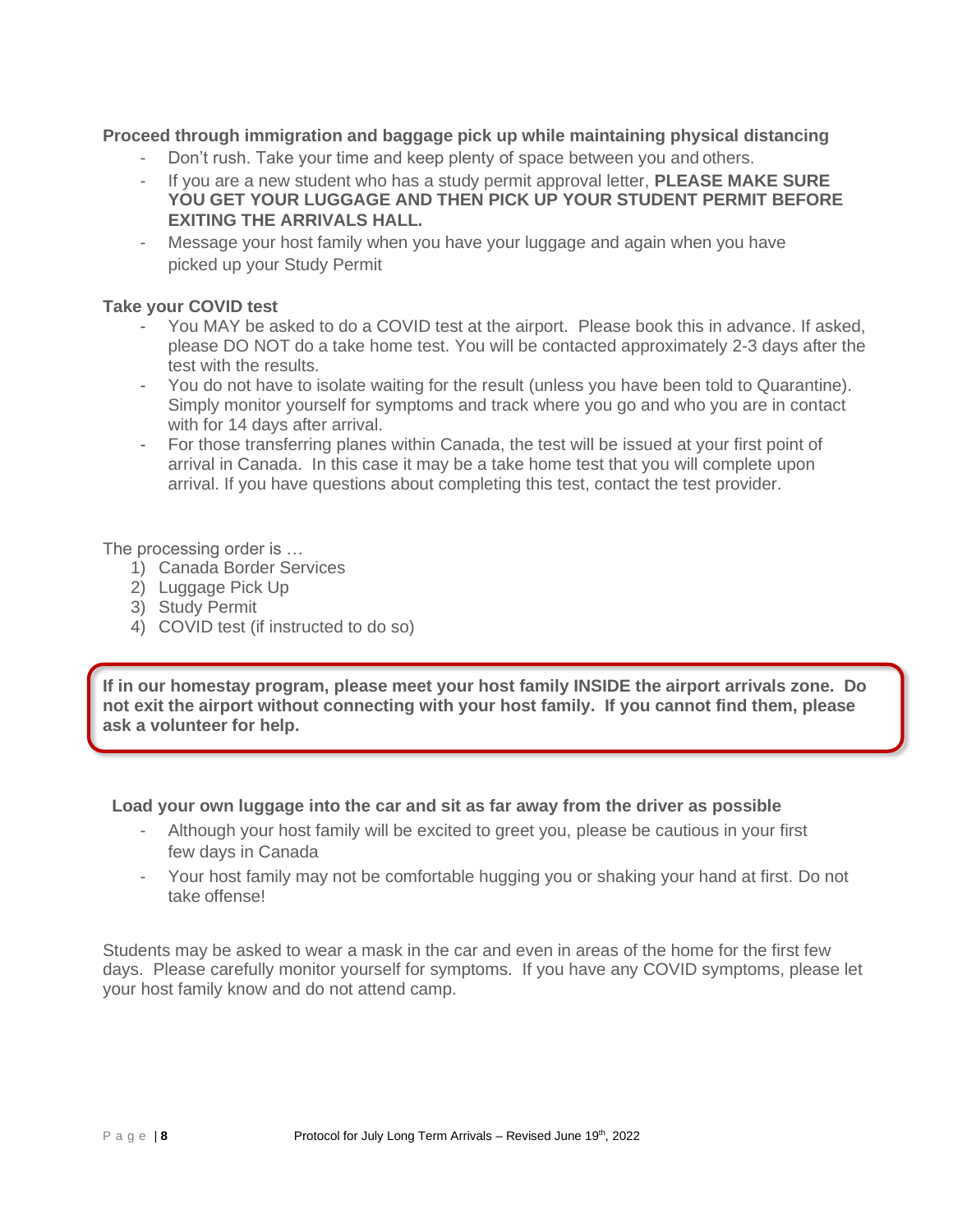# Attending Summer Progorams

### **Location and Schedule**

South End programs will be at Delta Secondary School and North End programs will be at North Delta Secondary School. If you do not remember what courses you are taking or what time they are at, please contact Mr. Eichorn (if you are attending Burnsview, Sands, Delview, Seaquam or North Delta in the fall) or Ms. George (if you are attending South Delta or Delta Secondary in the fall).

#### [deichorn@GoDelta.ca](mailto:deichorn@GoDelta.ca)

#### [cgeorge@GoDelta.ca](mailto:cgeorge@GoDelta.ca)

You will need to purchase school supplies. Please go on the first day with a binder, paper, pens and pencils and a calculator if you are in math class. Please ask your teacher what other supplies will be required.

### **First Day**

Please arrive on the first day at 8:15 (if you have a morning class) and look for your name on the class lists. We will have our staff at the school locations as well to help you find your way.

#### **Food**

If you have classes all day, there are not food services at the schools and students cannot leave school grounds during lunch time. Please make sure you bring your lunch. Your host family will help you with this.

Please make sure you ALSO bring any forks, spoons, chopsticks, etc. required to eat your lunch.

### **COVID Precautions**

Please do not attend class if not feeling well. Have your host family contact Ms Karen or Mr Gibson if you aren't well.

You may wear a mask, but it is not required.

We will provide you with hand sanitizer at school and the custodial staff will engage in enhanced cleaning practices through the program.

# **Be aware of and follow the current Public Health Orders and Recommendations – [Click Here](https://www2.gov.bc.ca/gov/content/covid-19/info/response)**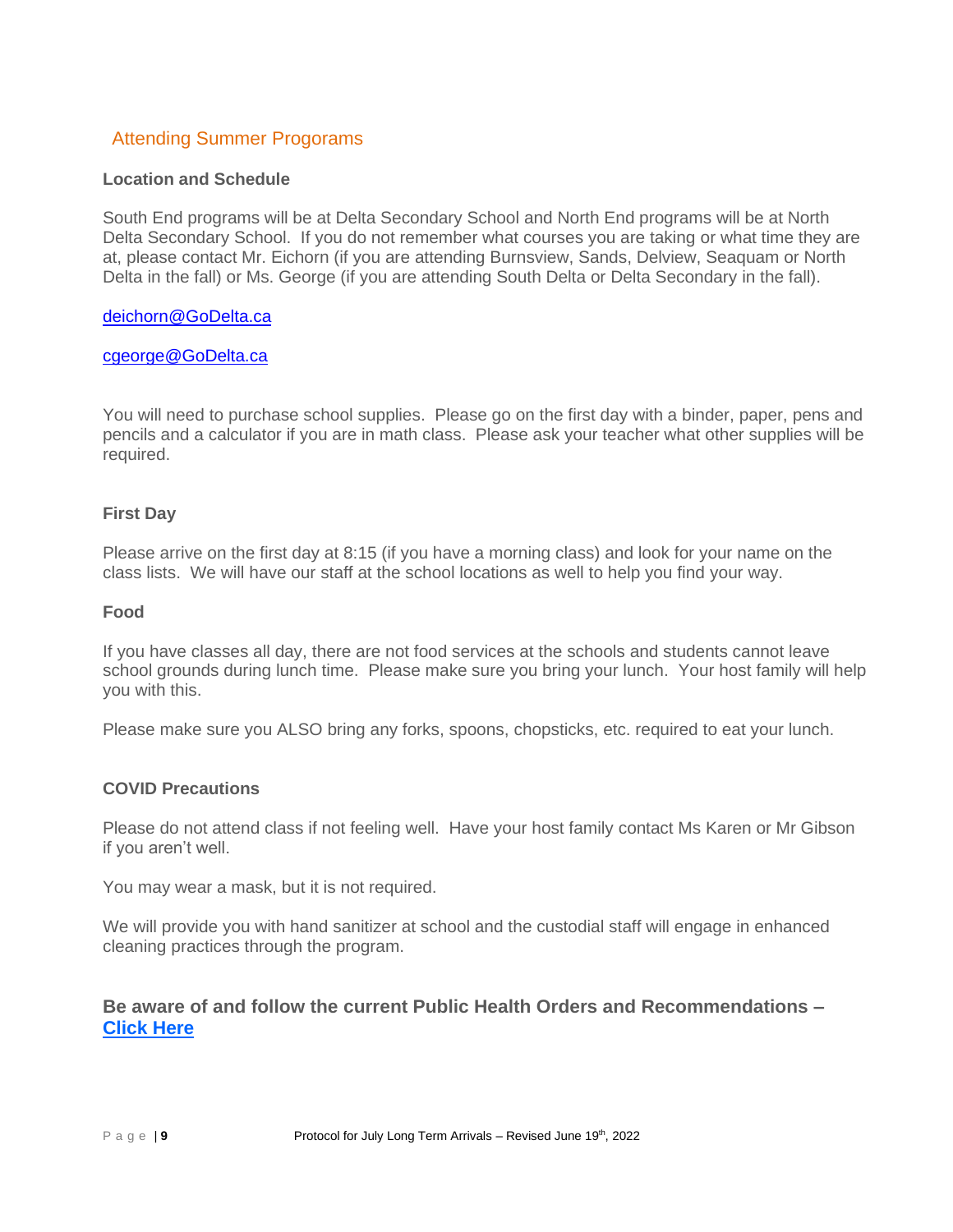# **August**

When academic summer programs are over, students are required either to be enrolled in our summer English program. There are a few of you who will be serving as volunteers for this program instead.

More information will be shared with you in late July. Please remember to check your Delta Learns account.

# If a Student or Family Member Develops Symptoms or is Diagnosed with COVID-19

If anyone in a household is experiencing even mild symptoms including fever, chills, cough, shortness of breath, loss of sense of smell, headache, muscle ache, fatigue or loss of appetite they should inform the host family and our program AND

- Complete the self-assessment tool <https://bc.thrive.health/covid19/en> o
- Follow the directions outlined on the self-assessment tool or by the nurses on 8-1- 1
- Do a rapid test
- Follow the directions of the Public Health Authority
- Currently, those who are COVID positive must self-isolate for 5 days

# More Resources

Please have a look at all of the embedded resources in this document (indicated by the blue text). For further reading on preparation for contact with and care for individuals exposed to COVID- 19, please refer to the following:

- Tips for cleaning and disinfecting, including garbage collection and laundry procedures <http://www.bccdc.ca/health-info/diseases-conditions/covid-19/prevention-> [risks/cleaning](http://www.bccdc.ca/health-info/diseases-conditions/covid-19/prevention-risks/cleaning-and-disinfecting)[and-disinfecting](http://www.bccdc.ca/health-info/diseases-conditions/covid-19/prevention-risks/cleaning-and-disinfecting)
- British Columbia Public Health Orders and Recommendations [https://www2.gov.bc.ca/gov/content/safety/emergency-preparedness-response-recovery/covid-](https://www2.gov.bc.ca/gov/content/safety/emergency-preparedness-response-recovery/covid-19-provincial-support/restrictions)[19-provincial-support/restrictions](https://www2.gov.bc.ca/gov/content/safety/emergency-preparedness-response-recovery/covid-19-provincial-support/restrictions)
- Tips for proper hand washing [http://www.bccdc.ca/health-info/diseases-conditions/covid-](http://www.bccdc.ca/health-info/diseases-conditions/covid-19/prevention-risks/hand-washing)[19/prevention-risks/hand-washing](http://www.bccdc.ca/health-info/diseases-conditions/covid-19/prevention-risks/hand-washing)